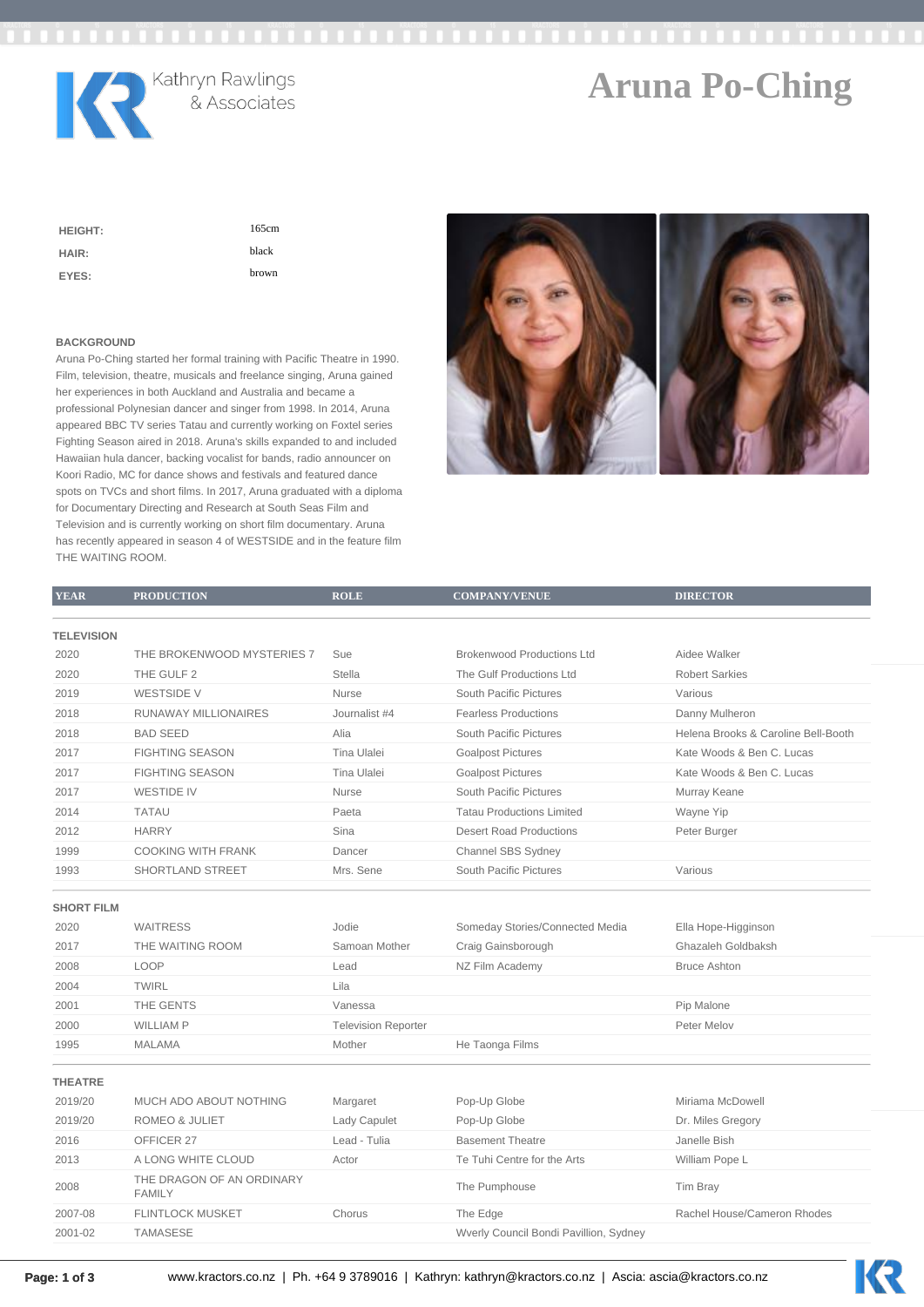| 1991                    | LUPE & SINA                                               |                                                  | Auckland University Peanut Slab Festival                               |                      |
|-------------------------|-----------------------------------------------------------|--------------------------------------------------|------------------------------------------------------------------------|----------------------|
| 1990-92                 | PACIFIC THEATRE                                           |                                                  |                                                                        | Justine Simei-Barton |
| <b>MUSICAL THEATRE</b>  |                                                           |                                                  |                                                                        |                      |
|                         |                                                           |                                                  |                                                                        |                      |
| 2001                    | <b>MAUI &amp; MAHUIKA</b>                                 | Singer/Dancer/Actor                              | Casulla Powerhouse, Sydney                                             |                      |
| 1998                    | LEADER OF THE PACK                                        |                                                  | Eastern Musical Society, Sydney                                        |                      |
| 1997                    | <b>ANYTHING GOES</b>                                      | <b>Chorus Dancer</b>                             | Cocatour Production, Sydney                                            |                      |
| 1992                    | HAIR, THE MUSICAL                                         | Chorus                                           | <b>Auckland Operatic Society</b>                                       |                      |
| <b>VOICE</b>            |                                                           |                                                  |                                                                        |                      |
| 2011                    | SOUTH PACIFIC FESTIVAL                                    | Online Channel<br>Peresenter                     | ABC Radio, Sydney                                                      |                      |
| 2008-09                 | ZOH ZOH                                                   | Siner/Dancer                                     | Afro Ejo Music                                                         |                      |
| 2005-06                 | <b>JERVAIS KOFFE &amp; THE AFRICAN</b><br><b>DIASPORA</b> | <b>Backing Vocals/Dancer</b>                     | African Reggae/Pop                                                     |                      |
| 2004                    | CHRIS KAYANA GUDU                                         | <b>Backing Vocals/Dancer</b>                     | African Groove                                                         |                      |
| 2003                    | <b>GRACE</b>                                              | <b>Backing Vocals</b>                            | Polyphony Entertainment                                                |                      |
| 2003                    | <b>SAMOAN DREAMING</b>                                    | <b>Broadcaster</b>                               | Koori Radio, Sydney                                                    |                      |
| 2002                    | <b>CITY TATTESALLS CHOIR</b>                              | <b>Musical Director</b>                          | Sydney                                                                 |                      |
| 2001                    | <b>WOMEN UPFRONT</b>                                      | <b>Featured Singer</b>                           | Carnivale Festival, Sydney Opera House                                 |                      |
| 2000                    | SOUL FOOTE                                                | Singer                                           | RnB Soul Duo                                                           |                      |
| 2000                    | <b>JON GOD</b>                                            | <b>Backing Vocals</b>                            | <b>Covers Band</b>                                                     |                      |
| 2000                    | OUR SEA OF ISLANDS                                        | Voice Over                                       | Polynesian Programme                                                   |                      |
| 1999-<br><b>PRESENT</b> | 4 D DIVINE                                                | Singer                                           | RnB/Soul/Funk/Rock                                                     | the Basement, Sydney |
| 1999                    | <b>STEVE PRESTWICH</b>                                    | <b>Backing Vocals</b>                            |                                                                        |                      |
| 1998                    | PETER HEALY                                               | Lead/Backing vocalist                            |                                                                        |                      |
| 1997                    | <b>GIRLS ON TOP</b>                                       | Freelance Singer                                 |                                                                        |                      |
|                         |                                                           |                                                  |                                                                        |                      |
| <b>NON-BROADCASTING</b> |                                                           |                                                  |                                                                        |                      |
| 1998                    | <b>COURT PROCEDURES</b>                                   | Jury Supreme Court                               | <b>Elmac Productions Sydney</b>                                        |                      |
| 2010                    | <b>HAWAIIN HULA</b>                                       | Guest Lecturer/Dance<br>Tutor                    | AUT                                                                    |                      |
| 2010                    | PACIFIC DANCE FONO                                        | Dancer                                           | Lab Fono                                                               |                      |
| 2009-<br><b>PRESENT</b> | HALAU KA WAIHKAHE LANI MALIE                              | Founer                                           | Hawaiin Hula School for Children                                       |                      |
| 2008-<br><b>PRESENT</b> | <b>HAWAIIN HULA</b>                                       | <b>Guest Tutor</b>                               | Pacific Institute of Performing Arts                                   |                      |
| 2008-<br>PRESENT        | <b>HULA PROJECT</b>                                       | Director/Choreographer Pasifika Festival         |                                                                        |                      |
| 2008                    | <b>WEST GUINEA DANCE</b>                                  | Dancer                                           | Jimi Dale                                                              |                      |
| 2007-08                 | LALAU O KAHELELANI                                        | Kumu Hula                                        | Dee Dee Nielson                                                        |                      |
| 2006                    | PASIFIKA SWAY SHOW                                        | Dancer                                           | Polynesian Cultural Centre                                             |                      |
| 2005-<br>PRESENT        | HAWAIIN/COOK ISLAND DANCE                                 | Teacher                                          | DANCE CENTRAL, SYDNEY                                                  |                      |
| 2005                    | FERNANDO - SYDNEY SEXY CITY                               | Dancer                                           | Music Video                                                            |                      |
| 2004                    | PASIFIKA SWAY SHOW                                        | Dancer                                           | Pasifika Festival                                                      |                      |
| 2004                    | WORDS - KID CONFUSIS                                      | Dancer                                           | Music Video                                                            |                      |
| 2002-<br><b>PRESENT</b> | PASIFIKA SWAY                                             | Director,<br>Choreographer, Event<br>Coordinator |                                                                        |                      |
| 2002                    | <b>BODIES</b>                                             | Choreographer/Dancer                             | Dance Festival, Sydney                                                 |                      |
| 2001-02                 | POLYNESIAN VOYAGERS SHOW                                  | Dancer                                           | <b>Sydney Circuit</b>                                                  |                      |
| 2001-02                 | <b>GROOVE LOUNGE</b>                                      | Choreographer/Dancer                             | Bondi Beach, Sydney                                                    |                      |
| 2001                    | <b>UNMASKED</b>                                           | Dancer                                           | Riverside Theatre Company, Sydney                                      |                      |
| 2001                    | SPACIFIC VIBRATIONS                                       | Dancer                                           | Pacific Wave Festival                                                  |                      |
| 2001                    | POLYNESIAN VOYAGERS SHOW                                  | Dancer                                           | Pacific Wave Festival                                                  |                      |
|                         |                                                           |                                                  |                                                                        |                      |
| 2000                    | WIRI WAHINE - FASHION WEEK                                | D/Model                                          | Djamu Gallery, Sydney                                                  |                      |
| 2000                    |                                                           |                                                  |                                                                        |                      |
|                         | <b>DISTORTION</b>                                         | Dancer                                           | NSW Museum of Contemporary Arts                                        |                      |
| 1999-2002               | POLYNESIAN DANCER/TUTOR                                   | Dancer/Tutor                                     | Wahine Dance Troupe, Sydney                                            |                      |
| 1999-2002<br>1999       | <b>CULTURE EXPRESS</b><br>MULTI-CULTURAL AWARENESS        | Choreographer/Dancer<br>Polynesian Tutor         | Co-Director Polynesian Dance Group<br>Minda Juvenille Detention Centre |                      |